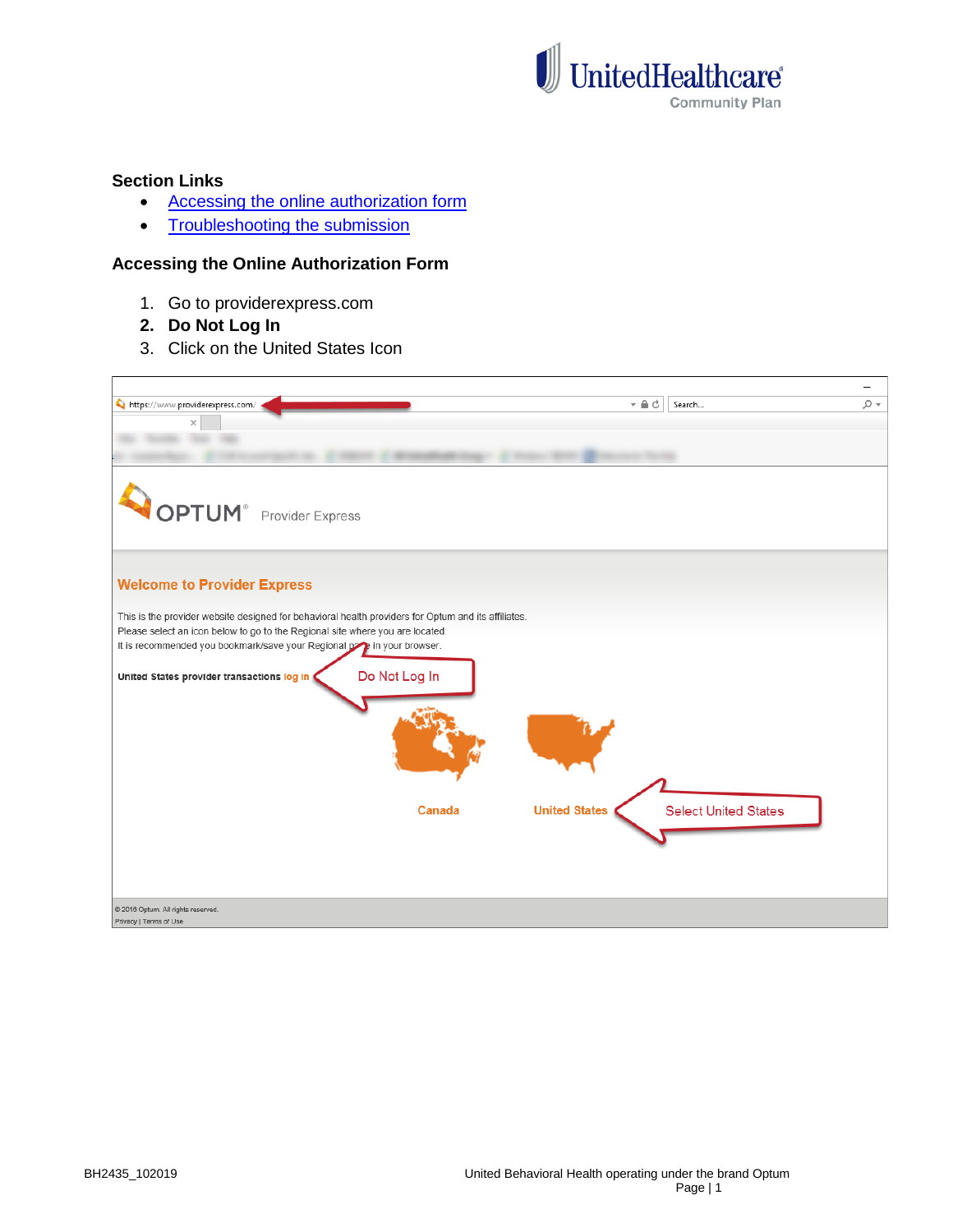### 4. Select Our Network



5. Select State Specific Provider Information

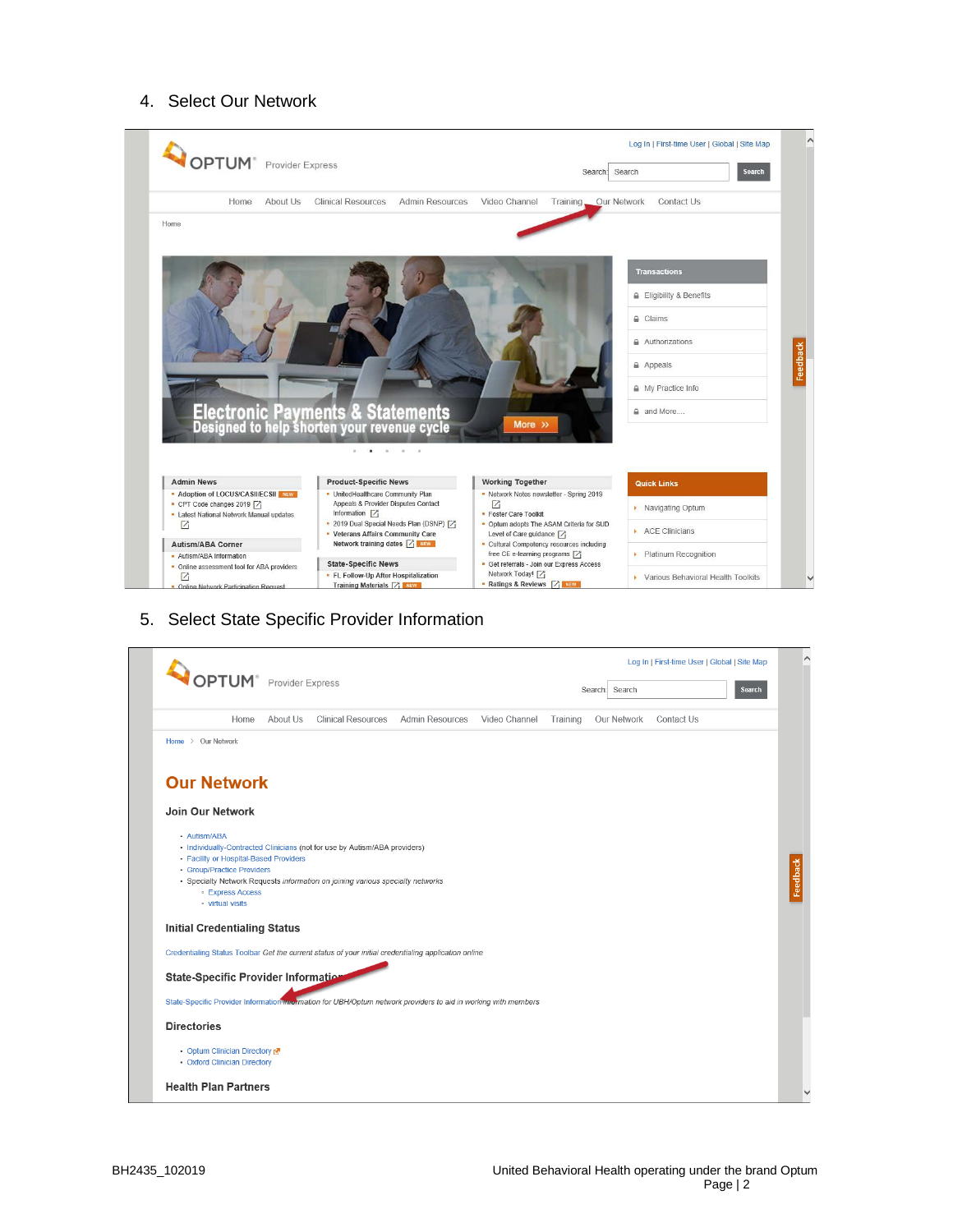#### 6. Select Virginia



7. Select VA CMHRS Request Form

<span id="page-2-0"></span>

| About Us<br>Home                                                      | Clinical Resources Admin Resources<br>Video Channel<br>Our Network<br>Contact Us<br>Training                                 |
|-----------------------------------------------------------------------|------------------------------------------------------------------------------------------------------------------------------|
| Home > Our Network > State-Specific Provider Information > Welcome VA |                                                                                                                              |
| <b>Welcome to the Optum Network!</b>                                  |                                                                                                                              |
| Virginia Provider Resources                                           | Virginia Medicaid Provider Resources                                                                                         |
| Optum Network Manual                                                  | CCC+ Provider Orientation (Dec. 2017)<br>Medallion 4.0 Provider Orientation - Medical and Family Access to Medical Insurance |
| • Network Manual                                                      | <b>Security</b><br>Notice Regarding Changes to the Authorization Process for Virginia Community Mental                       |
| <b>Level of Care Guidelines</b>                                       | Health Rehabilitative (CMHR) Services [7]<br>Tips to address the SAA HEDIS® Measure <b>m</b> 7                               |
| • LOC Guidelines                                                      | VA CMHRS Authorization Training [ 7 0<br>VA CMHRS Online Authorization Process FAQ's [7]                                     |
| <b>Best Practice Guidelines</b>                                       | VA CMHRS Online Authorization Training Presentation [ 7<br><b>VA CMHRS Request Form</b>                                      |
| • BP Guidelines                                                       | VA UnitedHealthcare Community Plan, a CCC Plus Plan (Manual Addendum)                                                        |
| Algorithms for Effective Reporting and Treatment (ALERT)              | <b>Site Audit Tools</b>                                                                                                      |
| · Intro to ALERT B [ 7]<br>• ALERT Resources                          |                                                                                                                              |
|                                                                       |                                                                                                                              |